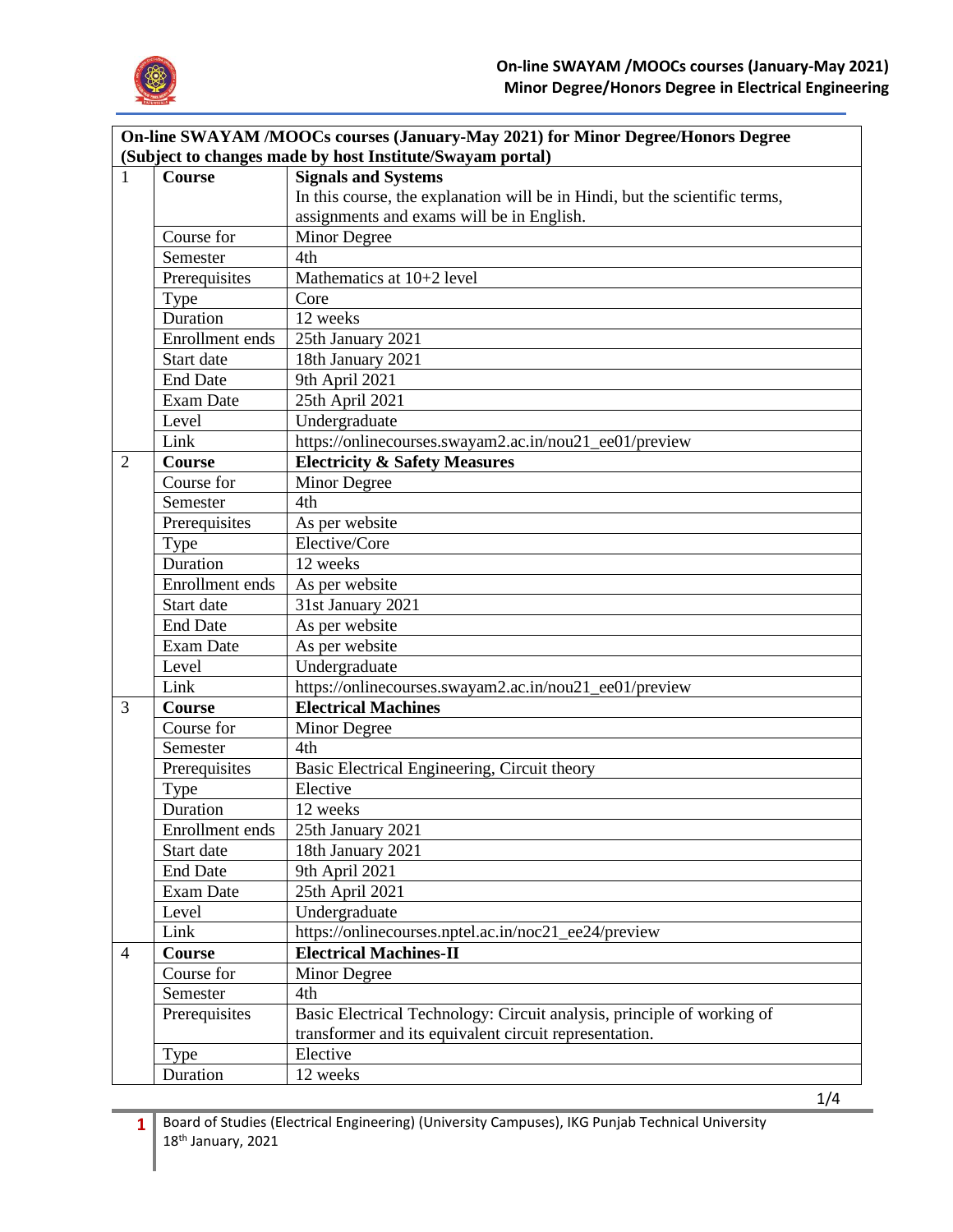

| Enrollment ends<br>25th January 2021                                                                  |  |
|-------------------------------------------------------------------------------------------------------|--|
| 18th January 2021<br>Start date                                                                       |  |
| 9th April 2021<br><b>End Date</b>                                                                     |  |
| 25th April 2021<br><b>Exam Date</b>                                                                   |  |
| Undergraduate<br>Level                                                                                |  |
| Link<br>https://onlinecourses.nptel.ac.in/noc21_ee13/preview                                          |  |
| <b>Basic Electronics</b><br>5<br>Course                                                               |  |
| Course for<br>Minor Degree                                                                            |  |
| 4 <sup>th</sup><br><b>Semester</b>                                                                    |  |
| A basic course in electrical engineering (KCL, KVL, network theorems, AC<br>Prerequisites             |  |
| analysis)                                                                                             |  |
| Core<br>Type                                                                                          |  |
| Duration<br>12 weeks                                                                                  |  |
| Enrollment ends<br>25th January 2021                                                                  |  |
| Start date<br>18th January 2021                                                                       |  |
| <b>End Date</b><br>9th April 2021                                                                     |  |
| 25th April 2021<br><b>Exam Date</b>                                                                   |  |
| Undergraduate<br>Level                                                                                |  |
| Link<br>https://onlinecourses.nptel.ac.in/noc21_ee55/preview                                          |  |
| <b>Control Engineering</b><br>Course<br>6                                                             |  |
| Course for<br>Minor Degree                                                                            |  |
| $4^{th}$<br>Semester                                                                                  |  |
| Network and Circuits, Basic Engineering Mathematics. we suggest the NPTEL<br>Prerequisites            |  |
| course on Networks and Systems by Dr.V.G.K.Murti. Content in Lectures 1 -6                            |  |
| and 20-29 will be relevant for this course.                                                           |  |
| Core<br>Type                                                                                          |  |
| Duration<br>12 weeks                                                                                  |  |
| Enrollment ends<br>25th January 2021                                                                  |  |
| 18th January 2021<br>Start date                                                                       |  |
| 9th April 2021<br><b>End Date</b>                                                                     |  |
| 25th April 2021<br><b>Exam Date</b>                                                                   |  |
| Undergraduate<br>Level                                                                                |  |
| Link<br>https://onlinecourses.nptel.ac.in/noc21_ee05/preview                                          |  |
| $\overline{7}$<br><b>Digital Electronic Circuits</b><br>Course                                        |  |
| Course for<br>Minor Degree                                                                            |  |
| 4th<br>Semester                                                                                       |  |
| Prerequisites<br>Basic understanding of diode, transistor operation. If this is not covered in $10+2$ |  |
| Board of the students then the same may be studied from Basic Electronics or                          |  |
| Analog Electronic Circuits course.                                                                    |  |
| Core<br>Type                                                                                          |  |
| Duration<br>12 weeks                                                                                  |  |
| Enrollment ends<br>25th January 2021                                                                  |  |
| Start date<br>18th January 2021                                                                       |  |
| <b>End Date</b><br>9th April 2021                                                                     |  |
|                                                                                                       |  |
|                                                                                                       |  |
| Exam Date<br>25th April 2021<br>Undergraduate<br>Level                                                |  |

2/4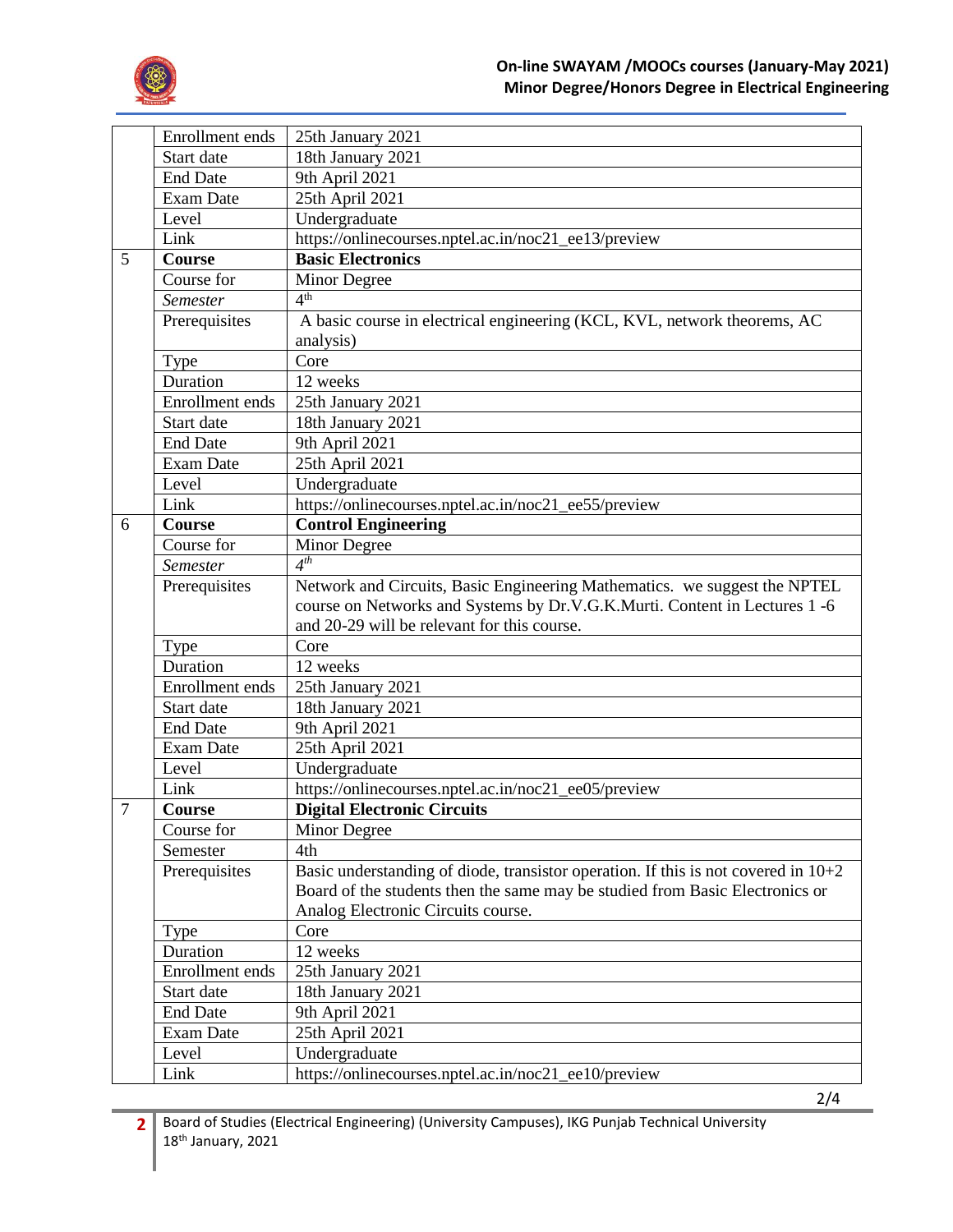

| 8  | Course                 | Fuzzy Sets, Logic and Systems & Applications                                   |
|----|------------------------|--------------------------------------------------------------------------------|
|    | Course for             | Minor Degree                                                                   |
|    | Semester               | 4th/6th                                                                        |
|    | Prerequisites          | Nil                                                                            |
|    | Type                   | Core                                                                           |
|    | Duration               | 12 weeks                                                                       |
|    | Enrollment ends        | 25th January 2021                                                              |
|    | Start date             | 18th January 2021                                                              |
|    | <b>End Date</b>        | 9th April 2021                                                                 |
|    | <b>Exam Date</b>       | 25th April 2021                                                                |
|    | Level                  | Undergraduate                                                                  |
|    | Link                   | https://onlinecourses.nptel.ac.in/noc21_ee49/preview                           |
| 9  | Course                 | <b>Fundamentals of Power Electronics</b>                                       |
|    | Course for             | Minor Degree                                                                   |
|    | Semester               | 4th/6th                                                                        |
|    | Prerequisites          | Electrical and electronic circuits, network theory and basics of semiconductor |
|    |                        | physics.                                                                       |
|    | Type                   | Core                                                                           |
|    | Duration               | 12 weeks                                                                       |
|    | <b>Enrollment</b> ends | 25th January 2021                                                              |
|    | Start date             | 18th January 2021                                                              |
|    | <b>End Date</b>        | 9th April 2021                                                                 |
|    | <b>Exam Date</b>       | 25th April 2021                                                                |
|    | Level                  | Undergraduate                                                                  |
|    | Link                   | https://onlinecourses.nptel.ac.in/noc21_ee01/preview                           |
| 10 | <b>Course</b>          | <b>Digital IC Design</b>                                                       |
|    | Course for             | Minor Degree                                                                   |
|    | Semester               | 6th                                                                            |
|    | Prerequisites          | A course on digital logic design is a must for doing this course.              |
|    | Type                   | Elective                                                                       |
|    | Duration               | 12 weeks                                                                       |
|    | <b>Enrollment</b> ends | 25th January 2021                                                              |
|    | Start date             | 18th January 2021                                                              |
|    | <b>End Date</b>        | 9th April 2021                                                                 |
|    | Exam Date              | 25th April 2021                                                                |
|    | Level                  | Undergraduate                                                                  |
|    | Link                   | https://onlinecourses.nptel.ac.in/noc21_ee22/preview                           |
| 11 | <b>Course</b>          | <b>Transmission lines and electromagnetic waves</b>                            |
|    | Course for             | <b>Honors Degree</b>                                                           |
|    | Semester               | 6th/8th                                                                        |
|    | Prerequisites          | <b>Nil</b>                                                                     |
|    | Type                   | Core                                                                           |
|    | Duration               | 12 weeks                                                                       |
|    | Enrollment ends        | 25th January 2021                                                              |
|    | Start date             | 18th January 2021                                                              |
|    | <b>End Date</b>        | 9th April 2021                                                                 |
|    | Exam Date              | 25th April 2021                                                                |
|    |                        | 3/4                                                                            |

**3** Board of Studies (Electrical Engineering) (University Campuses), IKG Punjab Technical University 18th January, 2021